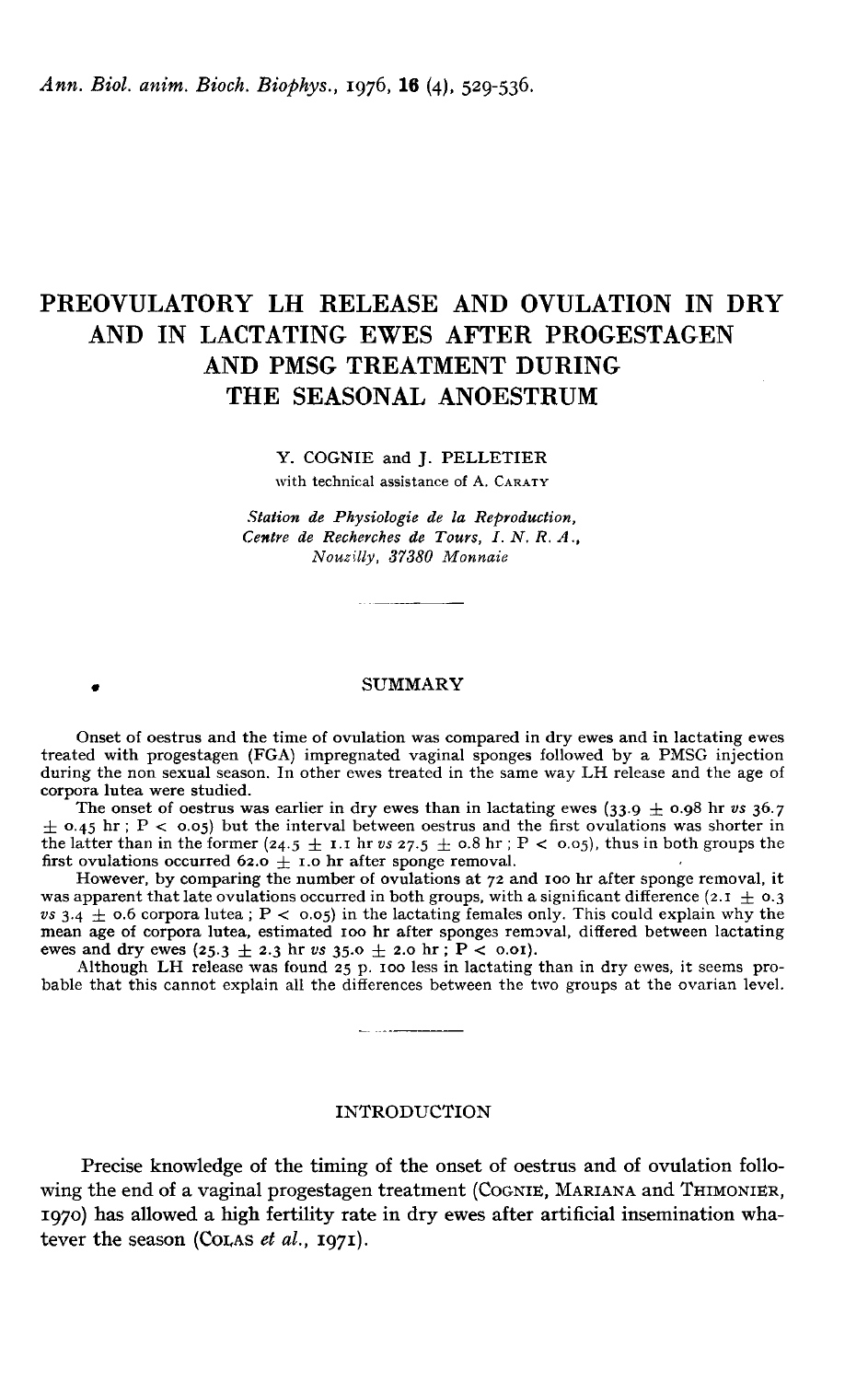However, in breeds having a short sexual season and in ewes which have had several litters a low fertility was observed when lactating animals were inseminated before 50 days after parturition during the seasonal anoestrum (THIMONIER et al., references in breeds having a short sexual<br>several litters a low fertility was observed when<br>before 50 days after parturition during the sea<br>1968, COGNIE, CORNU and MAULÉON, 1974).<br>Previous experiments have shown that alm

Previous experiments have shown that almost all lactating ewes ovulate following progestagen, PMSG treatment (PELLETIER and THIMONIER, 1973, 1975). We have now examined in greater details in two experiments :

t. The onset of oestrus and the timing of ovulation in lactating and in dry ewes after vaginal progestagen treatment during the non-sexual season.

2. The LH release and the age of corpora lutea in lactating and dry ewes ioo hours after the end of vaginal progestagen treatment. Since it has been observed that such a vaginal progestagen treatment can depress the hypothalamo-hypophyseal 1. The onset of oestrus and the timing of ovulation in factating and in dry ewes<br>after vaginal progestagen treatment during the non-sexual season.<br>2. The LH release and the age of corpora lutea in lactating and dry ewes 10 to reduce this effect by decreasing the duration of progestagen treatment in one group of lactating animals.

# MATERIAL AND METHODS

The protocol of the two experiments performed during the seasonal anoestrum (march to may) is given in table i.

### TABLE I

| Exp.         |              |             | Physiolog.<br>status          | FGA treatments |                    |                             |                    | Ovary examination          |                 |
|--------------|--------------|-------------|-------------------------------|----------------|--------------------|-----------------------------|--------------------|----------------------------|-----------------|
|              | Group        | $\mathbf n$ |                               |                | Duration<br>(days) | <b>PMSG</b><br>dose<br>(IU) | LH.<br>study $(1)$ | Endoscopy                  | at<br>Slaughter |
|              |              |             |                               | Dose<br>(mg)   |                    |                             |                    | (Hrs after sponge removal) |                 |
|              |              |             |                               |                |                    |                             |                    | 56 60 64 68 72             | $100 + 4$       |
| 1            | 1<br>2       | 25<br>20    | Dry<br>Lactating              | 30<br>30       | 12<br>12           | 600<br>750                  |                    | $+$                        | $^{+}$          |
| $\mathbf{H}$ | $\cdot$<br>3 | 7<br>7<br>7 | Dry<br>Lactating<br>Lactating | 40<br>40<br>40 | 12<br>12<br>6      | 600<br>750<br>750           | $^{+}$             |                            | $+$ (2)         |

#### Experimental protocols in experiments I and II

 $(1)$  Blood samples were collected into heparinised tubes by venepuncture every two hours for 26 hrs after onset of oestrus.

(2) Histological study of ovaries : diameter measurements of granulosa cells.

#### .4nimals and treatments

Ile-de-France ewes, two to ten years old, were used. Lactating females were kept with one lamb until the end of experiment. Dry ewes acted as controls.

Vaginal sponges impregnated with fluorogestone acetate (FGA, Searle) were inserted for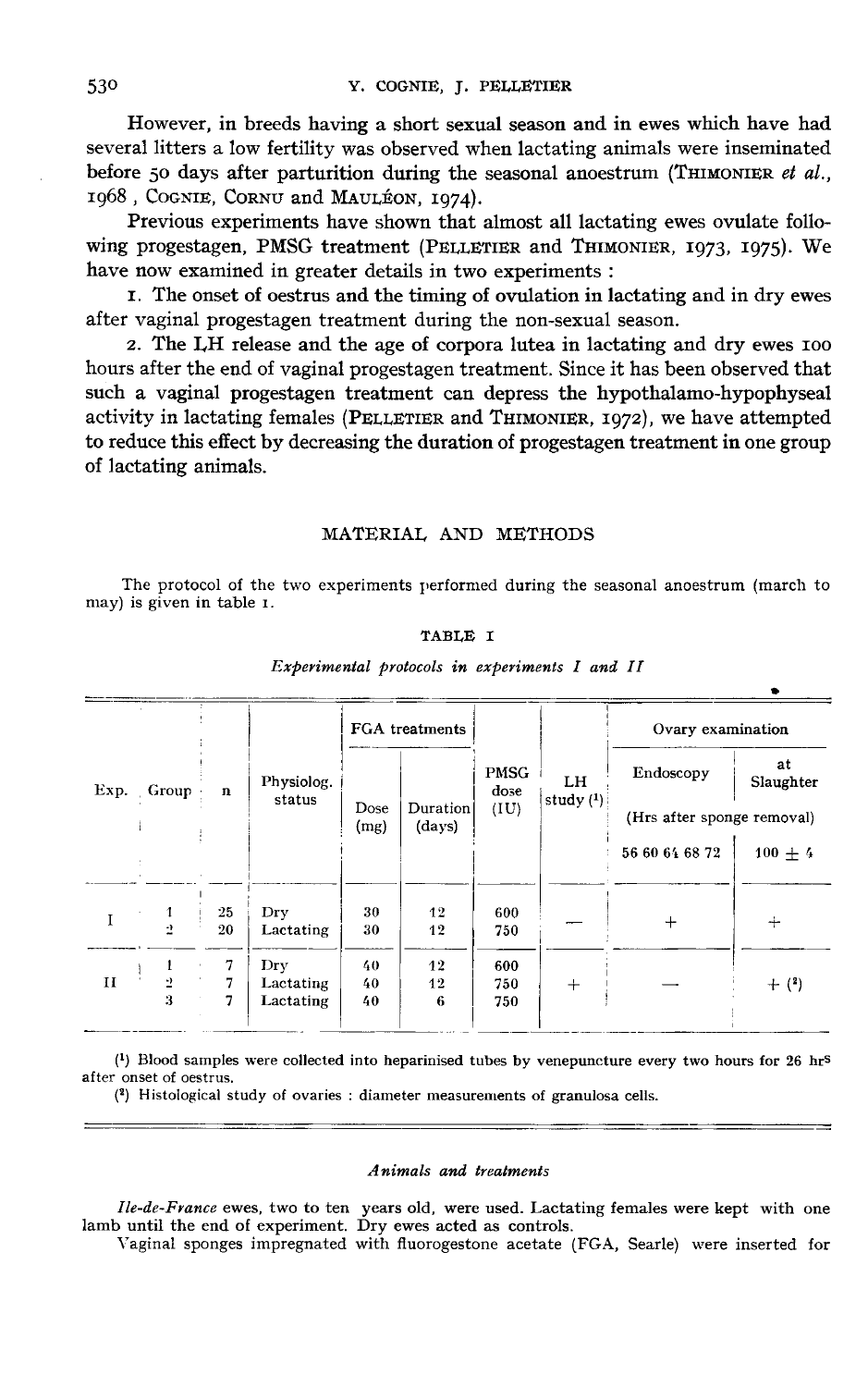twelve days in experiment I and six or twelve days in experiment II. At the time of sponge removal (9 AM), PMSG (Organon, OSS) was injected intramuscularly. The doses of PMSG, 600 i.u. for dry ewes and 750 i.u. for lactating ewes were chosen in order to induce oestrus and ovulation in all the females (THIMONIER and COGNIE, 1971). When the PMSG was given the lactating ewes LH AND OVULATION IN LACTATING EWES 531<br>twelve days in experiment I and six or twelve days in experiment II. At the time of sponge<br>removal (9 AM), PMSG (Organon, OSS) was injected intramuscularly. The doses of PMSG, 600 i.

after the PMSG treatment. They were considered to be in oestrus if, when standing, they were without a ram to prevent modification of the timing of ovulation (PARSONS and HUNTER, 1967; Females were exacted Females were exacted after the PMSG treat<br>mounted by the ram<br>without a ram to pre<br>LINDSAY *et al.*, 1975). mounted by the ram (MAULÉON and DAUZIER, 1965). Such ewes were transfered to another pen without a ram to prevent modification of the timing of ovulation (PARSONS and HUNTER, 1967; LINDSAY *et al.*, 1975).

# Plasma LH assay

Plasma LH was estimated (exp. II) by radioimmunoassay (PELLETIER et al., 1968). Results are expressed in C.N.R.S. LH- $\dot{M}$ 3 ( $\times$  1.8 NIH-LH-SI). The total LH release at oestrus was calculated from the area bounded by the curve of the LH levels and a baseline (mean plasma LH level before preovulatory surge) assumed to be constant. It was expressed in ng/ml per one hour as if all the release had occurred in one hour at constant rate.

#### Control of ovulation

Ovulation time was determined in experiment I by coelioscopic observation of the ovaries Control of ovulation<br>
Control of ovulation<br>
(THIMONIER and MAULEON, 1969) 56 hours after sponge removal and then every four hours until<br>
the appearance of the first ovulation points in each female. Gas anaesthesia (fluotha used for about five minutes in order not to modify the ovulation time.

The number of ovulations was estimated by counting corpora lutea at endoscopy (exp. I), or at slaughter 100  $\pm$  4 hrs after sponge removal (exp. I and II).

Age of the induced corpora lutea was estimated in ewes of experiment II by measurement on each corpora lutea, of diameters in 100 luteal cells from granulosa origin. It has been shown that those diameters were correlated with the age of corpora lutea (CORTEEL and MAULÉON, 1973).

## RESULTS

# $I. -$  Onset of oestrus (experiments I and II)

Ninety p. Ioo of all lactating or dry females came into oestrus 28 to 44 hours after sponge removal. The interval between sponge removal and the onset of Ninety p. 100 of all lactating or dry females came into oestrus 28 to 44 hours<br>after sponge removal. The interval between sponge removal and the onset of<br>oestrus was shorter in dry than in lactating ewes (33.9  $\pm$  0.98 h oestrus was shorter in dry than in lactating ewes  $(33.9 \pm 0.98 \text{ hr} \, \text{vs} \, 36.7 \pm 0.45 \text{ hr})$ <br>P < 0.05) although the former received a lower dose of PMSG. In lactating females the interval was not affected by the length of progestagen treatment.

Cumulative frequency of onset of oestrus is shown in figure  $I$  a. Four lactating females did not come into oestrus but two of them ovulated and were included in the following results.

# $II. - Preovulatory LH release (experiment II)$

A peak value of plasma LH level occurred 4.0 to 6.6 hrs after the beginning of oestrus (table 2) in dry ewes and lactating ewes respectively. The duration of the increased LH release and the value of the peak were higher in dry than in lactating ewes. Although each of those differences were not significant, the total LH release which integrates both parameters, was significantly higher in dry than in lactating ewes ( $P < 0.05$ ). Again the length of progestagen treatment did not influence the total LH release.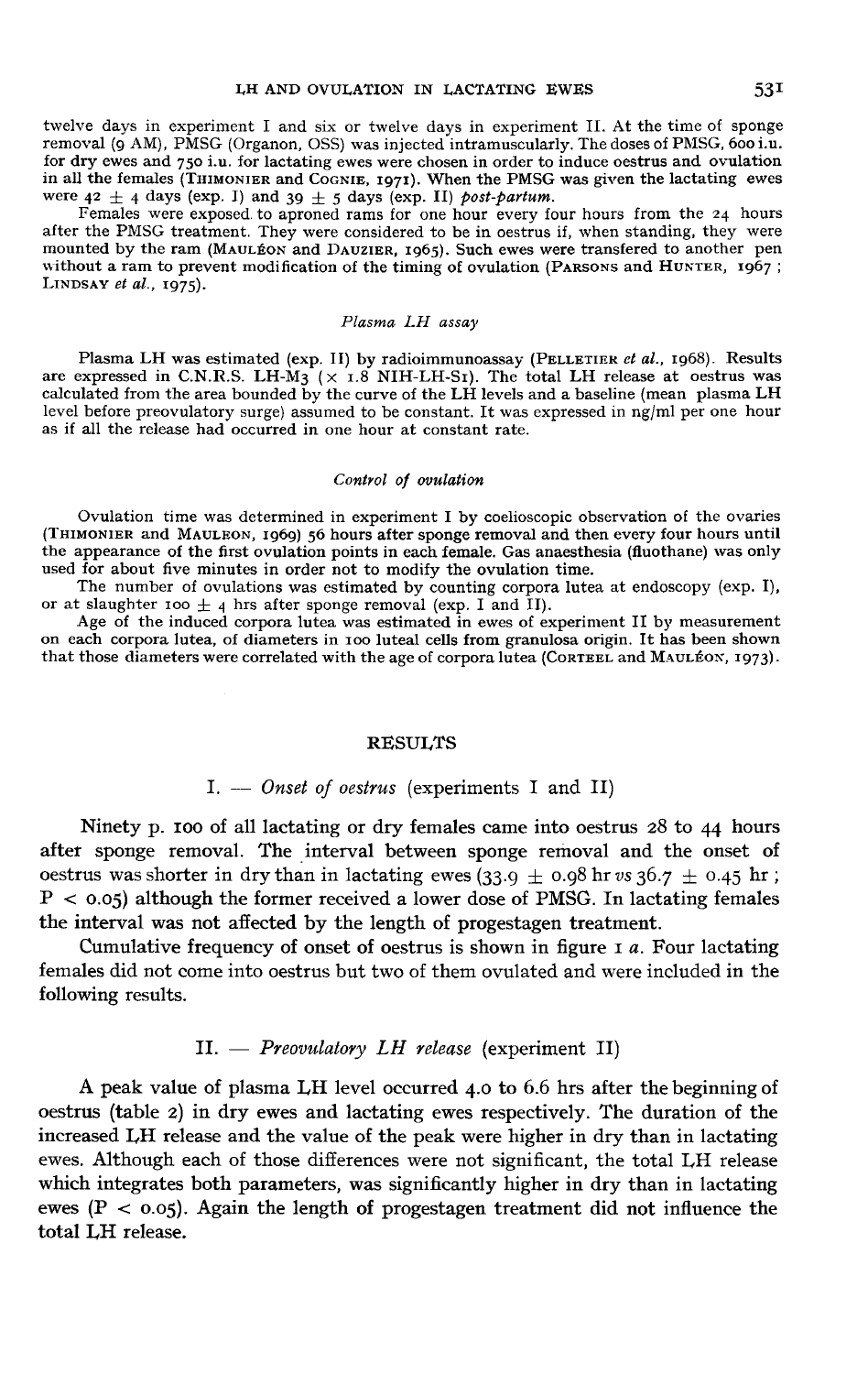# Y. COGNIE, J. PELLETIER

#### TABLE 2

|  | Induced preovulatory LH release in dry ewes |  |  |  |
|--|---------------------------------------------|--|--|--|
|  | and in lactating ewes in experiment II      |  |  |  |

| Group.               | Phys. status               | $\mathbf n$ | Oestrus-LH<br>peak interval<br>(hrs) | LH release<br>duration<br>(hrs) | LH peak level<br>(ng/ml) | Total<br>LH release<br>$\frac{\text{ln}t}{1 \text{ ln}}$ (1) |
|----------------------|----------------------------|-------------|--------------------------------------|---------------------------------|--------------------------|--------------------------------------------------------------|
|                      | Dry                        | 7.          | $4.0 + 1.4$                          | $11.7 + 0.7$                    | $106.7 + 11.2$           | $453 + 45.5$                                                 |
| $\cdot$ <sup>2</sup> | Lactating<br>(FGA 12 days) | 7           | $6.6 + 1.8$                          | $11.1 + 0.7$                    | $82.5 + 10.5$            | $346 + 42.3$                                                 |
| 3                    | Lactating<br>(FGA 6 days)  | 7           | $4.3 + 1.1$                          | $10.0 + 0.6$                    | $87.6 + 9.3$             | $328 + 32.2$                                                 |

 $(1)$  Computed from the area under LH curve as if all the release had occurred in one hour at constant rate.

III.  $-$  Ovulation time (experiment I)

The first ovulation points occurred 62.0  $\pm$  1.0 hours after sponge removal in both groups. The interval between the beginning of oestrus and the first occurrence of ovulations was lower in lactating than in dry ewes (24.5  $\pm$  1.1 hr vs 27.5  $\pm$  0.8 hr;  $P < 0.05$ ).

The cumulative frequency of intervals from sponge removal to first ovulations is given in figure  $I$  b.



 $(\blacksquare \blacksquare \blacksquare \blacksquare \blacksquare, \text{ dry ewes}; \square \blacksquare \blacksquare \blacksquare \blacksquare \text{lactating ewes})$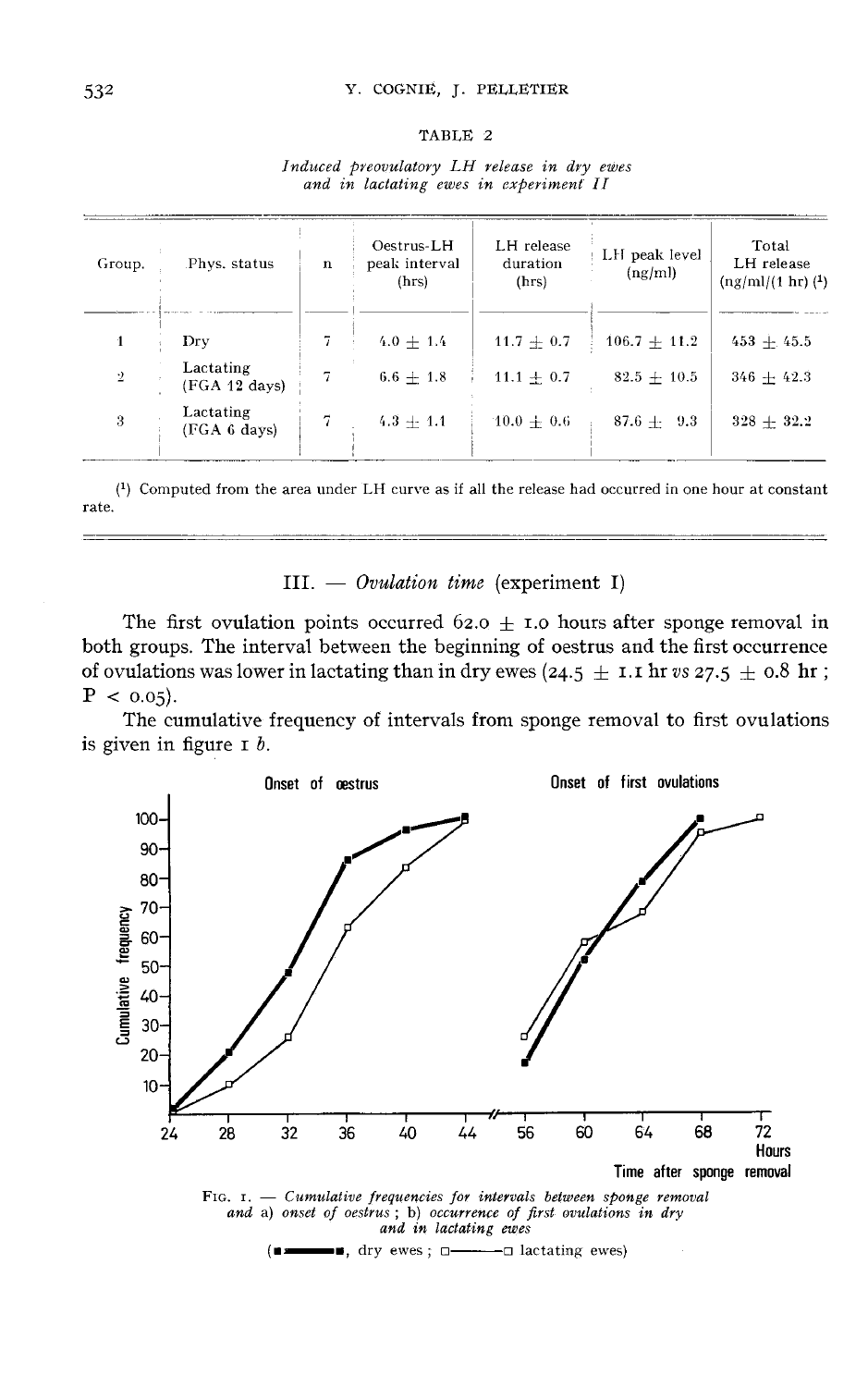Number of ovulations (experiment I and II).

The mean number of ovulations observed by endoscopy 56 to 72 hr after sponge The mean number of ovulations observed by endoscopy 56 to 72 hr after sponge<br>removal (exp. I) was 2.4  $\pm$  0.3 in dry ewes and 2.1  $\pm$  0.3 in lactating ewes. It was<br> $2.1 + 0.6$  and 2.4  $\pm$  0.6 repectively bowever, when e The mean number of ovulations observed by endoscopy 56 to 72 hr after sponge<br>removal (exp. I) was 2.4  $\pm$  0.3 in dry ewes and 2.1  $\pm$  0.3 in lactating ewes. It was<br>3.1  $\pm$  0.6 and 3.4  $\pm$  0.6 respectively, however, wh wing slaughter, 100 hours after sponge removal (exp. I and II).

Analysis of variance showed that the difference in the number of ovulations at the two periods of observation was significant  $(P < 0.05)$  only in lactating females (table 3) and thus, that late ovulations occurred mainly in this case.

| к | ۱ |  |
|---|---|--|
|   |   |  |

Number of ovulations in relation to the delay after the sponge removal

|                   | $\boldsymbol{n}$ | Observat.<br>time (hrs)<br>$^{(1)}$                                   | Females $(\frac{9}{6})$ with |                 |              |                                                     |                                 |               | Mean Number                                                                   |
|-------------------|------------------|-----------------------------------------------------------------------|------------------------------|-----------------|--------------|-----------------------------------------------------|---------------------------------|---------------|-------------------------------------------------------------------------------|
| Phys. Status      |                  |                                                                       | 1                            | $\overline{2}$  | $\mathbf{3}$ | 4                                                   | 5                               | > 5 CL        | of $C.L./9$                                                                   |
| Dry ewes          | 25               | $\begin{array}{r c} 56-72 & 30 \ \hline 100+ & 4 & 26 \end{array}$    |                              | 35<br>26        | 17<br>26     | $\frac{9}{4}$                                       | $\frac{4}{9}$                   | $\frac{4}{9}$ | $\left[\begin{array}{l} 2.4 \pm 0.3\ 3.1 \pm 0.3 \end{array}\right]$ NS       |
| Lactating<br>ewes | 20               | $\begin{array}{r c} 56-72 & 47 \ \hline 100 \pm & 4 & 21 \end{array}$ |                              | $\frac{16}{21}$ |              | $\begin{array}{c c} 21 & 16 \\ 21 & 16 \end{array}$ | $\begin{matrix}0\6\end{matrix}$ |               | $\begin{array}{c c} 0 & 2.1 \pm 0.3 \\ 16 & 3.4 \pm 0.6 \end{array}$ P < 0.05 |

# Age of corpora lutea (experiment II).

It is clear from figure 2 that there was a difference between dry ewes and lactating ewes in the distribution of the ages of corpora lutea in ewes slaughtered Ioo hr after sponge removal. The mean age of corpora lutea in dry ewes (35.0  $\pm$  2.0 hr)



FIG. 2. - Estimation of corpora lutea ages (from the diameters of the granulosa cells) 100  $\pm$  4 hrs after the end of progestagen treatment in dry ewes (lot  $x$ ) and in 12 days (lot  $z$ ) or 6 days (lot  $y$ ) FGA treated lactating ewes. (), number of corpora lutea studied in each group.

Annales de Biologie animale, - 1976.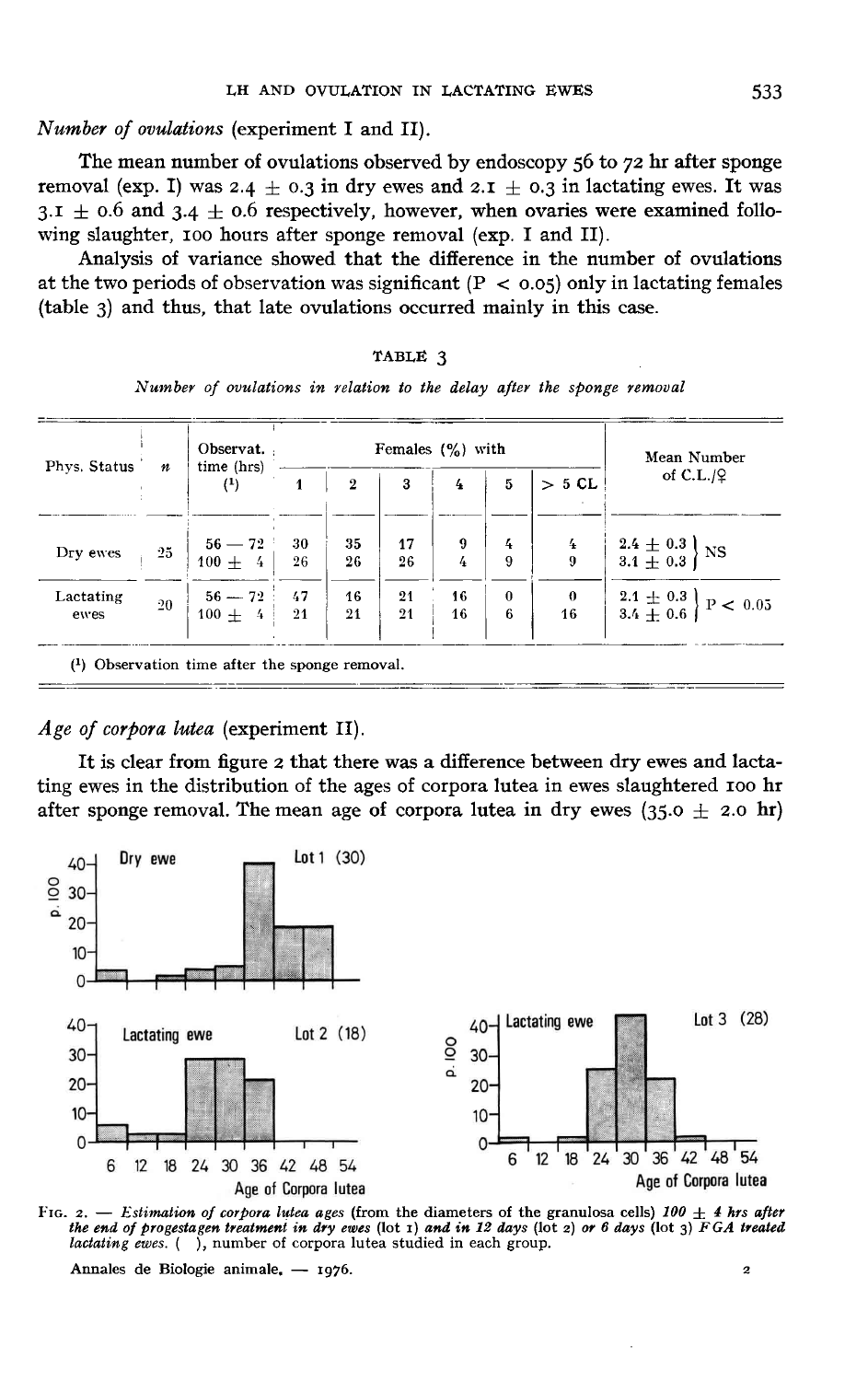was significantly greater than in lactating ewes treated with FGA for 6 days  $(28.9 \pm I.3 \text{ hr}; P < 0.05)$  or 12 days  $(25.3 \pm 2.3 \text{ hr}; P < 0.01)$ . There was not significant difference between the two groups of lactating females.

# DISCUSSION

The PMSG injection required to induce oestrus in all the females during the non breeding season, decreases the time interval between the end of progestagen The PMSG injection required to induce oestrus in all the females during the<br>non breeding season, decreases the time interval between the end of progestagen<br>treatment and the onset of oestrus (COGNIE, MARIANA and THIMONIER, However, the interval between removal of the progestagen sponge and onset of oestrus is shorter in dry than in lactating ewes, although the former received a smaller treatment and the onset of oestrus (COGNIE, MARIANA and THIMONIER, 1970).<br>However, the interval between removal of the progestagen sponge and onset of oestrus is shorter in dry than in lactating ewes, although the former r dose than the latter. Similar result has been shown previously (PELLETIER and oestrus is shorter in<br>dose than the lat<br>THIMONIER, 1973).<br>On the other

On the other hand, the first ovulations occurred earlier after onset of oestrus in lactating than in dry ewes. The higher dose of PMSG given to lactating ewes than to dry ewes may explain the shorter interval observed in the former. Indeed COGNIE,<br>MARIANA and THIMONIER (1970) have shown that this interval was shorter in females dose than the latter. Similar result has been shown previously (PELLETIER and THIMONIER, 1973).<br>THIMONIER, 1973).<br>In lactating than in dry ewes. The higher dose of PMSG given to lactating ewes than<br>to dry ewes may explain injected with PMSG than in untreated ewes.

The I,H release started about one to three hours after the onset of oestrus in both groups of females in experiment II. This interval is shorter than that usually<br>observed in dry ewes of the same breed synchronized in sexual season (LAND *et al.*,<br>1973) or in lactating an dried sume of *Einm X* Dewe observed in dry ewes of the same breed synchronized in sexual season (LAND *et al.*, 1973) or in lactating or dried ewes of  $Finn \times Dorset$  breed synchronized in sexual season but without PMSG treatment (SHEVAH et al., 1974). observed in dry ewes of the same breed synchronized in sexual season (LAN)<br>1973) or in lactating or dried ewes of  $Finn \times Dorset$  breed synchronized in<br>season but without PMSG treatment (SHEVAH *et al.*, 1974).<br>The interval bet

The interval between LH peak and ovulation would be constant  $(25 \text{ hrs})$  in

The results presented here indicate that ovulations in superovulated females are not synchronous, particularly in lactating females where a significant greater number of ovulations was recorded Ioo hr after sponge removal than at 72 hr. Thus, in spite of the fact that the first ovulations occurred at the same interval after sponge removal, 62.o hr in both groups of exp. I, the mean age of corpora lutea measured at slaughter of the ewes in exp. II, was less in the lactating females than in the dry females.

By calculating the time of ovulation from the age of corpora lutea data in exp. II, it is apparent that the time of first ovulations of dry ewes occurred at approximately the same time in both experiments. However, in the lactating females of exp. II, it can be seen (fig. 2) that the time of first ovulations occurred later than in the lactating ewes of exp. I.

In addition to more late ovulations in lactating ewes, a lower growth rate of corpora lutea is suggested by the smaller size of  $7$  day old corpora lutea in lactating in the lactating ewes of exp. I.<br>
In addition to more late ovulations in lactating ewes, a lower growth rate of<br>
corpora lutea is suggested by the smaller size of 7 day old corpora lutea in lactating<br>
ewes than in dry ewe

agrees with the results of PELLETIER and THIMONIER (1973) and LEWIS , BOLT and INSKEEP (1974) and is to be related to a lower pituitary response to LRF in lactating INSKEEP (1974) and is to be related to a lower pituitary INSK EP(1974) and is to be related to a lower pituitary response to LRF in lactating ewes than in dry ewes with the results of PELLETIER and THIMONIER (1973) and LEWIS, BOLT and INSKEEP (1974) and is to be related to a low

However, a deficiency in the preovulatory release of gonadotropins is not the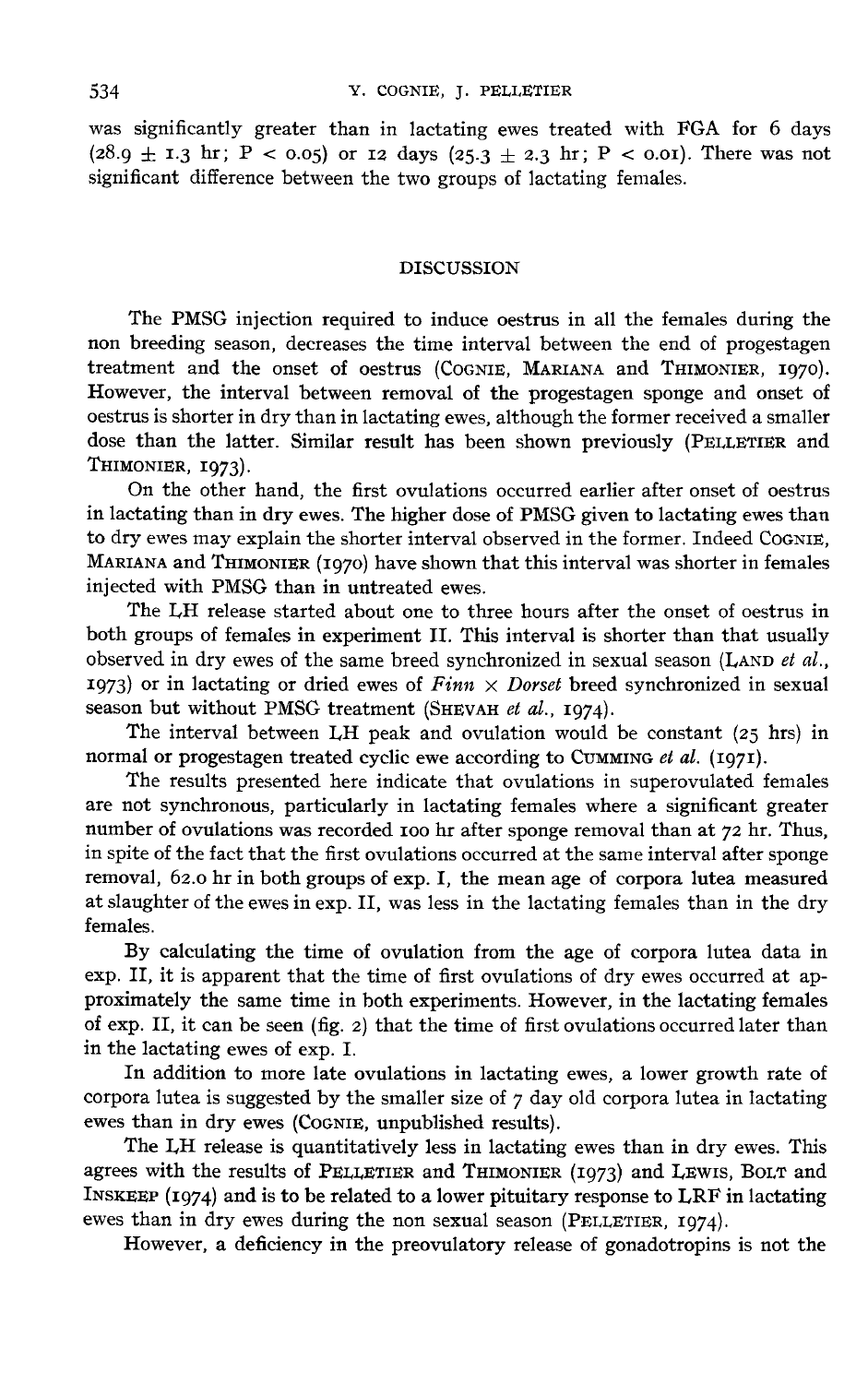only factor responsible for all the differences recorded between lactating and dry ewes at the ovarian level. The staggering of ovulations and the low growth rate of corpora lutea could indicate a greater latency of response of ovarian origin in lactating ewes. Further low plasma oestradiol and progesterone levels and poor egg recovery and fertilization only ractor responsible for all the differences recorded between lactating and dry<br>ewes at the ovarian level. The staggering of ovulations and the low growth rate of<br>corpora lutea could indicate a greater latency of respon and SAUMANDE, r975)·

Finally, if it is difficult to establish the origin of all the above mentionned differences, it appears that in addition to I,H release, the follicular maturation, the development of eggs and corpora lutea may be of lower quality in lactating than in dry ewes synchronized during the non breeding season.

Recu pour publication en octobre 1975.

# RÉSUMÉ

# DÉCHARGE PRÉOVULATOIRE DE LH ET OVULATION CHEZ LA BREBIS SÈCHE ET CHEZ LA BREBIS ALLAITANTE APRÈS TRAITEMENT PAR UN PPOGESTAGÈNT ET PMSG DURANT LA SAISON D'ANŒSTRUS SAISONNIER

Le début de l'oestrus et le moment d'ovulation après traitement progestagène (éponge vaginale imprégnée de FGA) et injection de PMSG ont été comparés chez des brebis sèches et des brebis allaitantes pendant la période d'anoestrus saisonnier. Chez des animaux comparables, la décharge de LH dans le sang et l'âge des corps jaunes ont également été étudiés.

Le début de l'oestrus est plus précoce après retrait de l'éponge vaginale et injection de PMSG chez les brebis sèches que chez les brebis allaitantes ( $33.9 \pm 0.98$  h vs  $36.7 \pm 0.54$  h; P < 0.05) mais l'intervalle entre l'œstrus et les premières ovulations est plus court chez les Le début de l'astrus est plus précoce après retrait de l'éponge vaginale et injection de<br>PMSG chez les brebis sèches que chez les brebis allaitantes (33,9  $\pm$  0,98 h vs 36,7  $\pm$  0,54 h;<br> $P < 0.05$ ) mais l'intervalle entr F < 0.05) mais l'intervalisement<br>Secondes que chez les predans les deux groupes le d<br>identique (62,0  $\pm$  1,00 h).<br>Cependant, l'âge moy

Cependant, l'âge moyen des corps jaunes diffère entre les brebis sèches et les brebis allaiseconds que chez les premières (24,5 ± 1,05 n vs 27,5 ± 0,6 n ;  $P < 0.05$ ). Il en resulte que<br>dans les deux groupes le délai entre le retrait de l'éponge vaginale et les premières ovulations est<br>identique (62,0 ± 1,00 h).

chez les brebis allaitantes  $(2, I \pm 0, 3)$  corps jaune vs  $3,4 \pm 0,6$  respectivement  $72$  h et 100 h après l'arrêt du traitement progestagène ;  $P < 0,05$ ).<br>Bien que la décharge préovulatoire de LH soit de  $25$  p. 100 infé

### REFERENCES

- COGNIE Y., MARIANA J. C., THIMONIER J., 1970. Étude du moment d'ovulation chez la Brebis normale ou traitée par un progestagène associé ou non à une injection de PMSG. Ann. Biol. anim. Bioch. Biophys., 10, 15-24. COGNIE Y. COGNIE Y., MARIANA J. C., THIMONIER J., 1970. Étude du moment d'ovulation chez la Brebis<br>normale ou traitée par un progestagène associé ou non à une injection de PMSG. Ann. Biol. anim.<br>Bioch. Biophys., 10, 15-24.<br>COGNIE Y.
- GNIE Y., CORNU C., MAULÉON P., 1974. The influence of lactation on fertility of ewes treated during post-partum oestrus with vaginal sponges impregnated with fluorogestone acetate (chronogest). Intern. Symp. Physio-Patholo REFERENCES<br>
COGNIE Y., MARIANA J. C., THIMONIER J., 1970. Étude du moment d'ovulation chez la Brebis<br>
normale ou traitée par un progestagène associé ou non à une injection de PMSG. Ann. Biol. anim.<br>
Bioch. Biophys., 10, 15